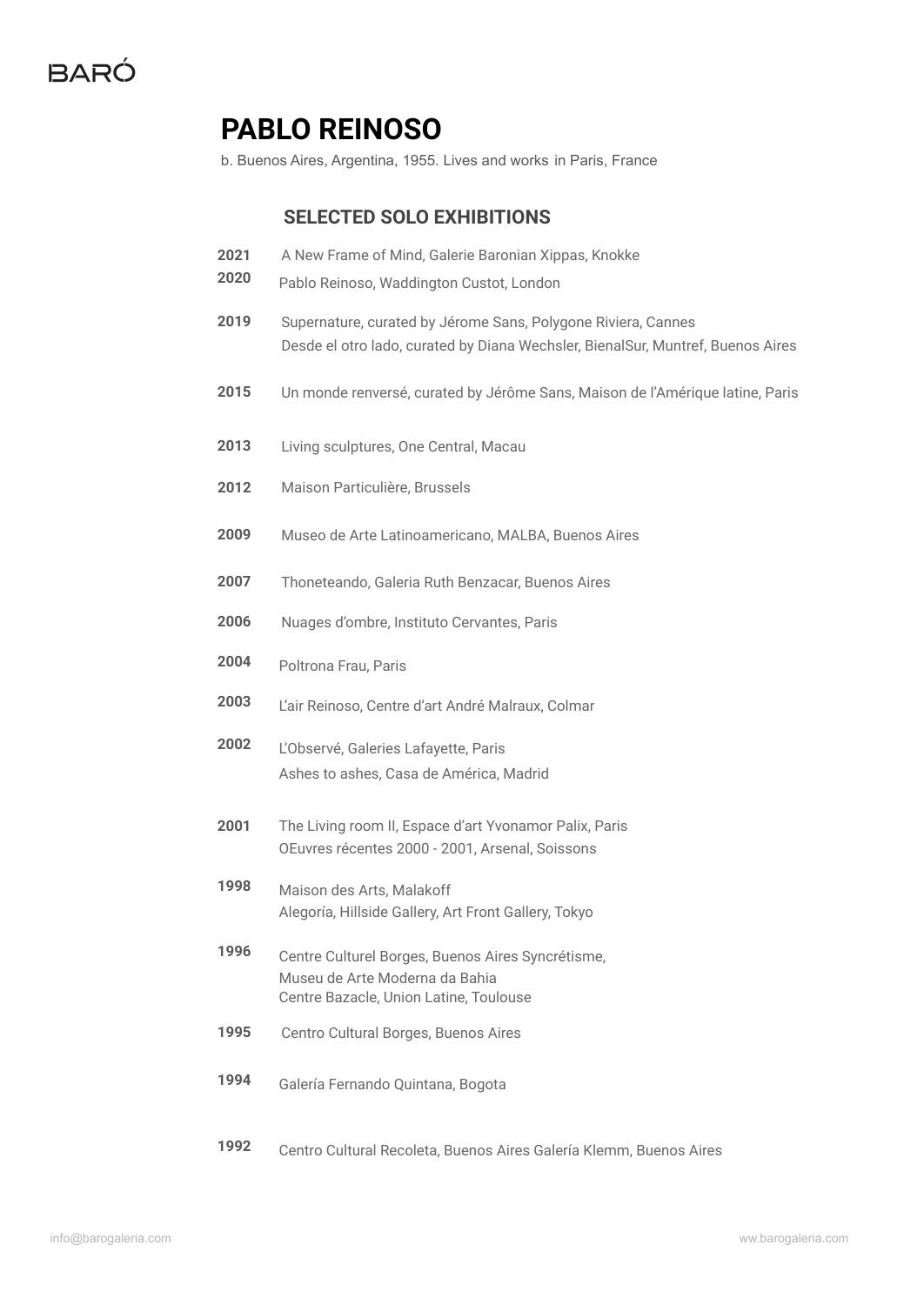# $BAR$

- **1991** Découvertes, Galerie Carlhian, Paris
- **1990** Galerie Fred Lanzenberg, Brussels
- **1988** Galerie Levy, Hamburg
- **1987** Galería Sur, Punta del Este Galería de Arte Ruth Benzacar, Buenos Aires

### **GROUP EXHIBITIONS**

- **2020** Un Printemps Incertain, Musée des Arts Décoratifs, Paris
- **2019** Echoing Trees, Galerie Xippas, Paris Air du Design, curated by Chris Melpon, CID, Grand-Hornu
- **2018** De Calder à Koons, bijoux d'artistes La collection idéale de Diane Venet, MAD, Paris
- **2015** My Buenos Aires, Maison Rouge, Paris
- **2014** SHOEting Stars: Shoes in Art and Design, Kunst Haus, Vienna Beyond Magic, Ruth Benzacar @ Xippas, curated by Albertine de Galbert, Paris Entre el Cielo y la Tierra, Museo Nacional de Escultura, Valladolid
- **2013** Against the Grain, Museum of Arts and Design, New York
- **2011** Beyond Limits, Chatsworth
- **2009** Museo Reina Sofia, Madrid
- **2008** I'll Show you how to dance, Blanca Li, Museo de Arte Contemporáneo de Castilla y León, León Second Life, Museum of Arts and Design, New York The Face of Lace, Musea Brugge, Bruges Design Référence Paris, 1933, Shanghai
- **2007** Tropico, Prêt-à-Thonet, Museo de Arte Moderno de Buenos Aires, Buenos Aires Centre d'art André Malraux, Colmar Existencias, Museo de Arte Contemporáneo de Castilla y León, León
- **2006** Cuerpo diseñado, Centro Cultural de la Recoleta, Buenos Aires Open House, London
- **2005** 50e Anniversaire du Salon de Montrouge
- **2004** Gonflables! Inflables, Gonfiabili, Aufgeblasen, Lille
- **2003** L'enjeu du jeu, Espace d'art Yvonamor Palix, Paris
- **2002** La force de l'esprit, Espace Pierre Cardin, Paris
- **2001** El final del eclipse, Fundación Telefónica, Madrid
- **2000** Escenarios domésticos, Koldo Mixtelena, San Sebastian Paris pour escale, ARC, Musée d'Art Moderne de la Ville de Paris, Paris Blow Up, Vitra Design Museum, Berlin Le corps morcelé, Fondation d'Art Contemporain D. et F. Guerlain, Les Mesnuls Air-Air, Grimaldi Forum, Monaco

Air en forme, Musée des Arts Décoratifs de Lausanne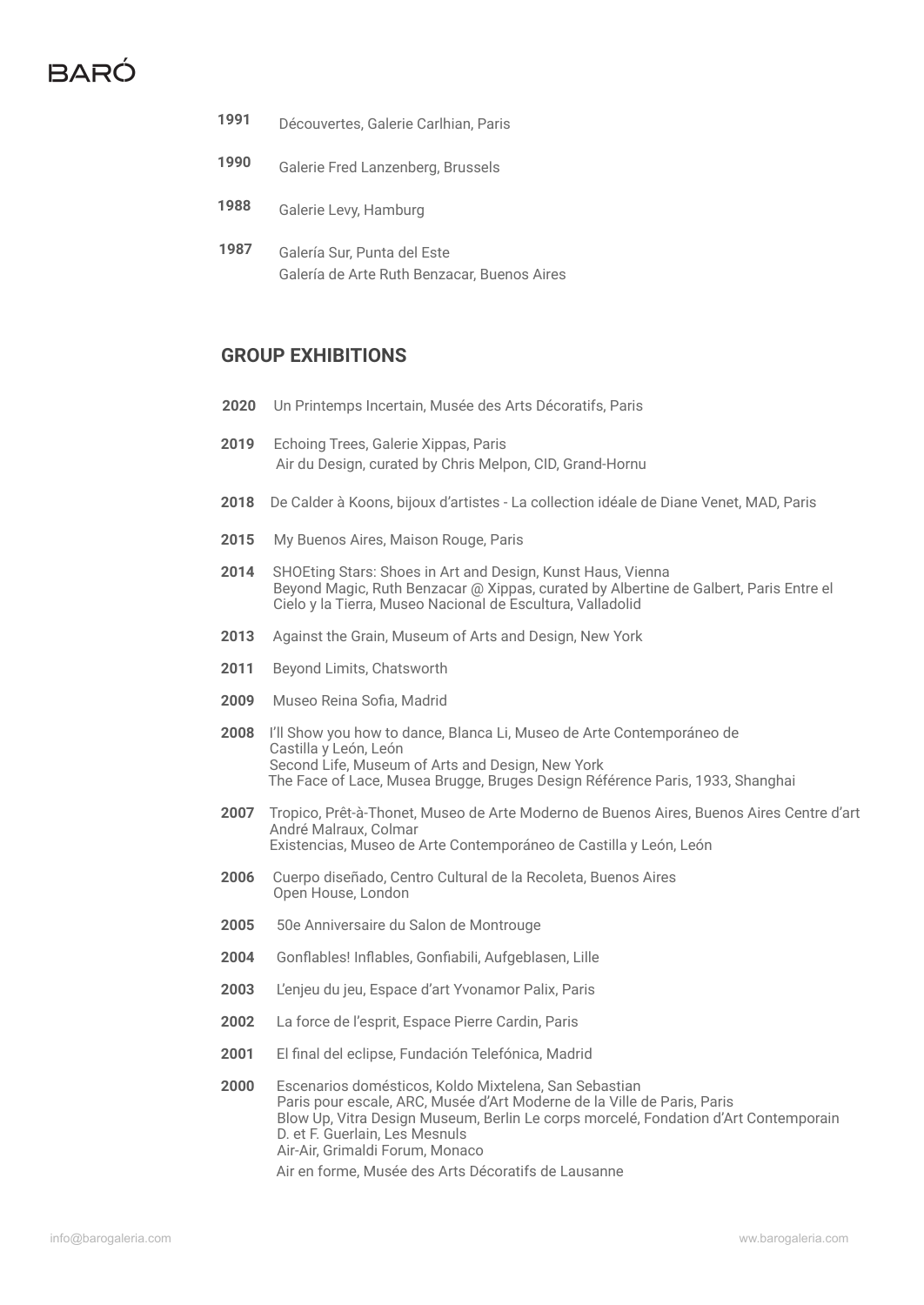## $BABC$

Continental Shift, Ludwig Forum, Aix-la- Chapelle The 100 Smiles of the Mona Lisa, Metropolitan Art Museum, Tokyo

- The Balloon Art Festival, HOT AIR, Granship, Shizuoka
- The Garden of Forking Paths, Kunstforeningen, Copenhagen
- Sur Invitation, Centre Culturel de Montrouge, Montrouge
- Objets d'artistes, Musée d'Art Moderne, Paris
- La Biennale di Venezia, Venice
- Cross-cultural Currents in Contemporary Latin American Arts, Edinburgh College of Art, Edinburgh
- Centre Georges Pompidou, Paris
- Avant-Première 89, Grande Halle de la Villette, Paris
- Museo Nacional de Arte Moderno, Buenos Aires
- XII Biennale de Paris, Musée d'Art Moderne de la Ville de Paris, Paris
- Premio Marcelo De Ridder, Museo Nacional de Bellas Artes, Buenos Aires

#### **PUBLIC ART**

Busan Infinity Line, Busan

The Ark, Lincoln Square, Lodha Developers UK Carrey Street, London

Aires de Buenos Aires, Plaza Ramón Cárcano, Buenos Aires

- Pause Lapin, in collaboration with Florence de Ponthaud, Musée de Cluny, Paris
- Lignes de Vie, Maternité de la Clinique Rhéna, Strasbourg Entre(s)actos, Centro Cultural Kirchner (CCK), Buenos Aires
- Racines de France, Palais de l'Elysée, Paris

Banc-Serpentin, French Embassy, Buenos Aires

Only Childrens Bench and We Watch You Too, Riverwalk, Millbank, London

Rencontre Alsacienne, Ecole Alsacienne, Paris

Banc d'amarrage and Twin Bench, Polygone Riviera, Cannes

- Fauteuils Croco de Ville, Bordeaux
- Nouages, Quai Gillet, Lyon
- Château de Chaumont, Chaumont-sur-Loire
- Hôtel du Marc, Reims
- Gloriette Lebanon, Beirut
- Façade of the Collège Hôtel, Lyon
- Banc, Fukuroi Art City Project, Fukuroi
- Paysage d'eau, D.I.T.G., Tours
- Mémorial, Colegio Nacional de Buenos Aires, Buenos Aires
- Table d'Orientation, Collège R. Doisneau, Montrouge